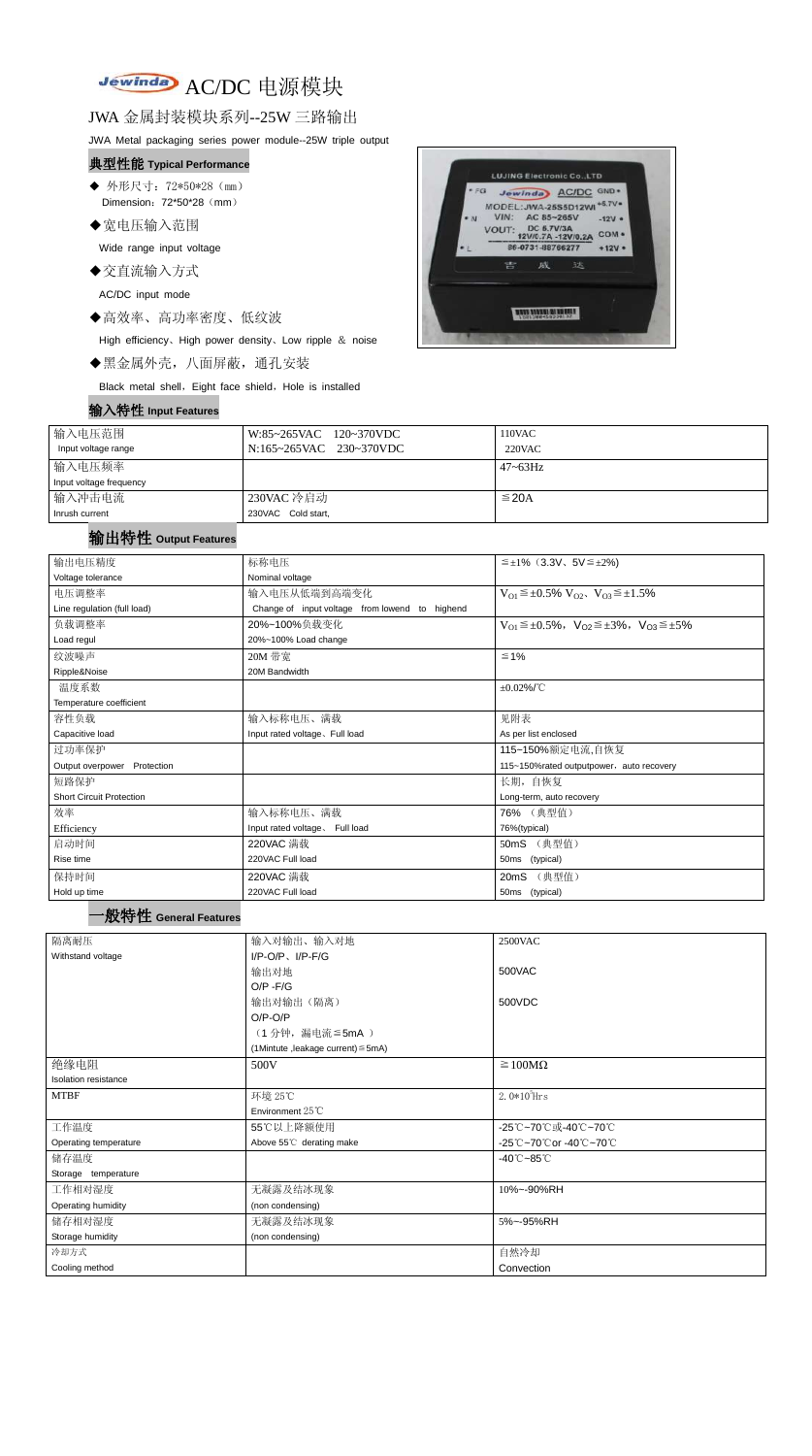# 容性负载 **Capacitive Load**

### 命名方式 **Naming Rules**





| 产品选型 Product selection |  |  |
|------------------------|--|--|
|------------------------|--|--|

| 产品型号                | 输出电压           | 输出电流           | 输出电压精度                               | 纹波噪声                 | 效率         |  |
|---------------------|----------------|----------------|--------------------------------------|----------------------|------------|--|
|                     | Output voltage | Output current | Output voltage                       | R&N                  |            |  |
| Model No.           | V <sub>0</sub> | $I_{\rm O}$    | tolerance                            | $V$ $_{\rm (P-P)mV}$ | Efficiency |  |
|                     | $+5V$          | $0.30 - 3.00A$ | $\pm 2\%$                            | 100mV                |            |  |
| JWA-25S5D5W(N)I     | $+5V$          | $0.10 - 1.00A$ | $\pm 5\%$                            | 100mV                | 74%        |  |
|                     | $-5V$          | $0.10 - 1.00A$ | $\pm 5\%$                            | 100mV                |            |  |
|                     | $+5V$          | $0.30 - 3.00A$ | $\pm 2\%$                            | 100mV                | 76%        |  |
| JWA-25S5D12W(N)I    | $+12V$         | $0.04 - 0.42A$ | $\pm 3\%$                            | 100mV                |            |  |
|                     | $-12V$         | $0.04 - 0.42A$ | $\pm 3\%$                            | 100mV                |            |  |
|                     | $+5V$          | $0.30 - 3.00A$ | $\pm 2\%$                            | 100mV                |            |  |
| JWA-25S5D15W(N)I    | $+15V$         | $0.03 - 0.33A$ | $\pm 3\%$                            | 120mV                | 77%        |  |
|                     | $-15V$         | $0.03 - 0.33A$ | $\pm 3\%$                            | 120mV                |            |  |
|                     | $+5V$          | $0.30 - 3.00A$ | $\pm 2\%$                            | 100mV                |            |  |
| JWA-25S5D24W(N)I    | $+24V$         | $0.02 - 0.21A$ | $\pm 3\%$                            | 120mV                | 79%        |  |
|                     | $-24V$         | $0.02 - 0.21A$ | $\pm 3\%$                            | 120mV                |            |  |
|                     | $+12V$         | $0.20 - 1.50A$ | $\pm 1\%$                            | 120mV                |            |  |
| JWA-25S12D5W(N)I    | $+5V$          | $0.06 - 0.60A$ | $\pm$ 5%                             | 100mV                | 75%        |  |
|                     | $-5V$          | $0.06 - 0.60A$ | $\pm 5\%$                            | 100mV                |            |  |
|                     | $+24V$         | $0.08 - 0.83A$ | $\pm 1\%$                            | 120mV                |            |  |
| JWA-25S24D5W(N)I    | $+5V$          | $0.05 - 0.50A$ | $\pm$ 5%                             | 100mV                | 77%        |  |
|                     | $-5V$          | $0.05 - 0.50A$ | $\pm$ 5%                             | 100mV                |            |  |
| JWA-25S24D12W(N)I   | $+24V$         | $0.08 - 0.83A$ | $\pm 1\%$                            | 150mV                |            |  |
|                     | $+12V$         | $0.02 - 0.20A$ | $\pm 3\%$                            | 100mV                | 79%        |  |
|                     | $-12V$         | $0.02 - 0.20A$ | $\pm 3\%$                            | 100mV                |            |  |
|                     | $+5V$          | $0.30 - 3.00A$ | $\pm 2\%$                            | 100mV                |            |  |
| JWA-25S5S12S-5W(N)I | $+12V$         |                | $0.05 - 0.50A$<br>$\pm 3\%$<br>120mV |                      | 76%        |  |
|                     | $-5V$          | $0.08 - 0.80A$ | $\pm 5\%$                            | 80mV                 |            |  |

注:因篇幅有限,以上只是部分产品列表,若需列表以外产品,请与本公司销售部联系。

Note:Due to space limitations ,the above list is only for some products, If other than a list of products, please contact the Company's sales department.

输出纹波噪声(峰-峰值)的测量,请参照模块测试说明中介绍的方法进行。

Output ripple noise measurement (peak - peak), please refer to the module test notes method is introduced.

| Vout:5V         |                     | Vout: $12V$ , $15V$ |              | Vout:24V        |             |  |
|-----------------|---------------------|---------------------|--------------|-----------------|-------------|--|
| 推荐值             | 最大值                 | 推荐值                 | 最大值          | 推荐值             | 最大值         |  |
| Recommendations | Maximum             | Recommendations     | Maximum      | Recommendations | Maximum     |  |
| $1000\mu F$     | 4700 <sub>u</sub> F | $470 \mu F$         | $2200 \mu F$ | $100 \mu F$     | $470 \mu F$ |  |